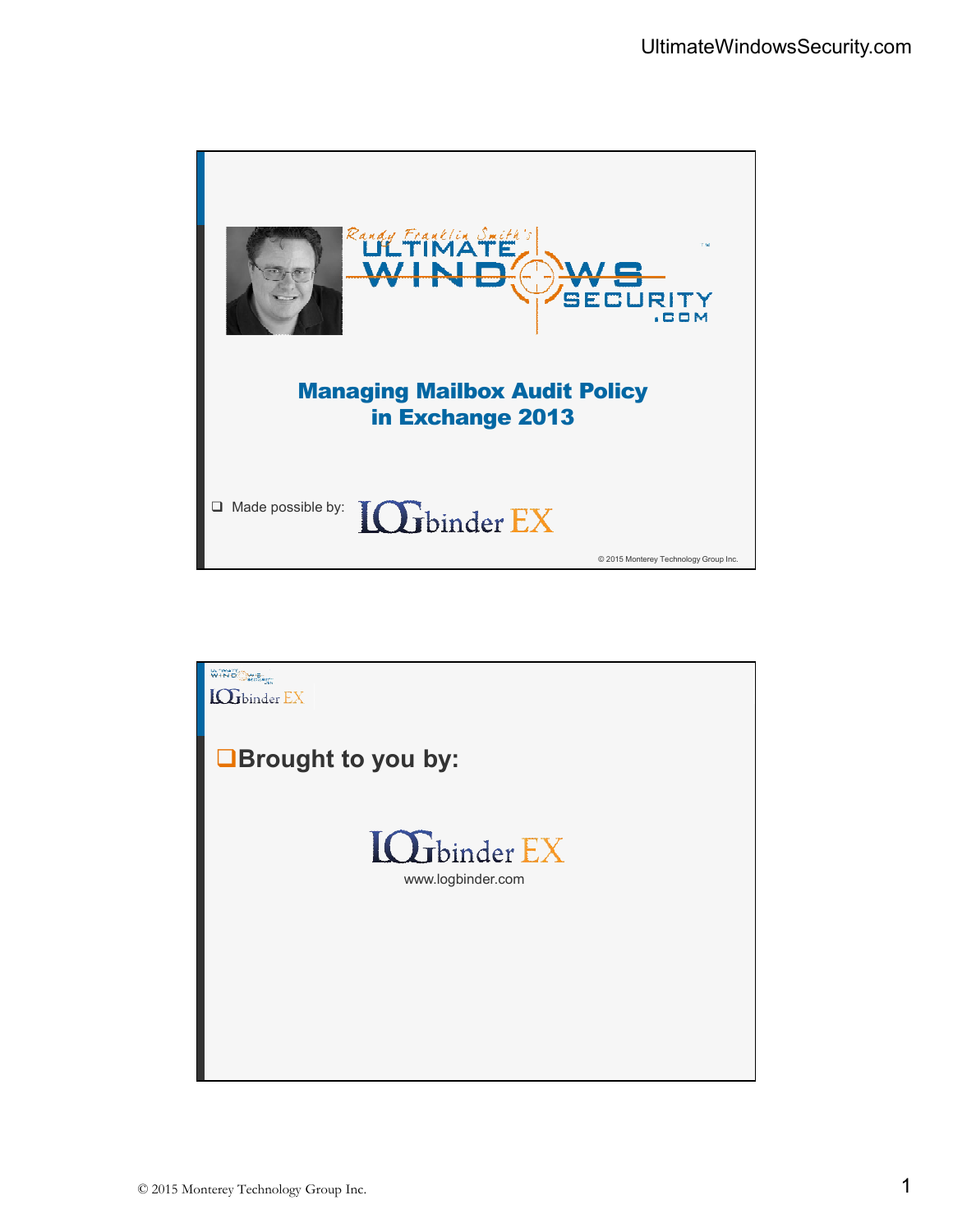

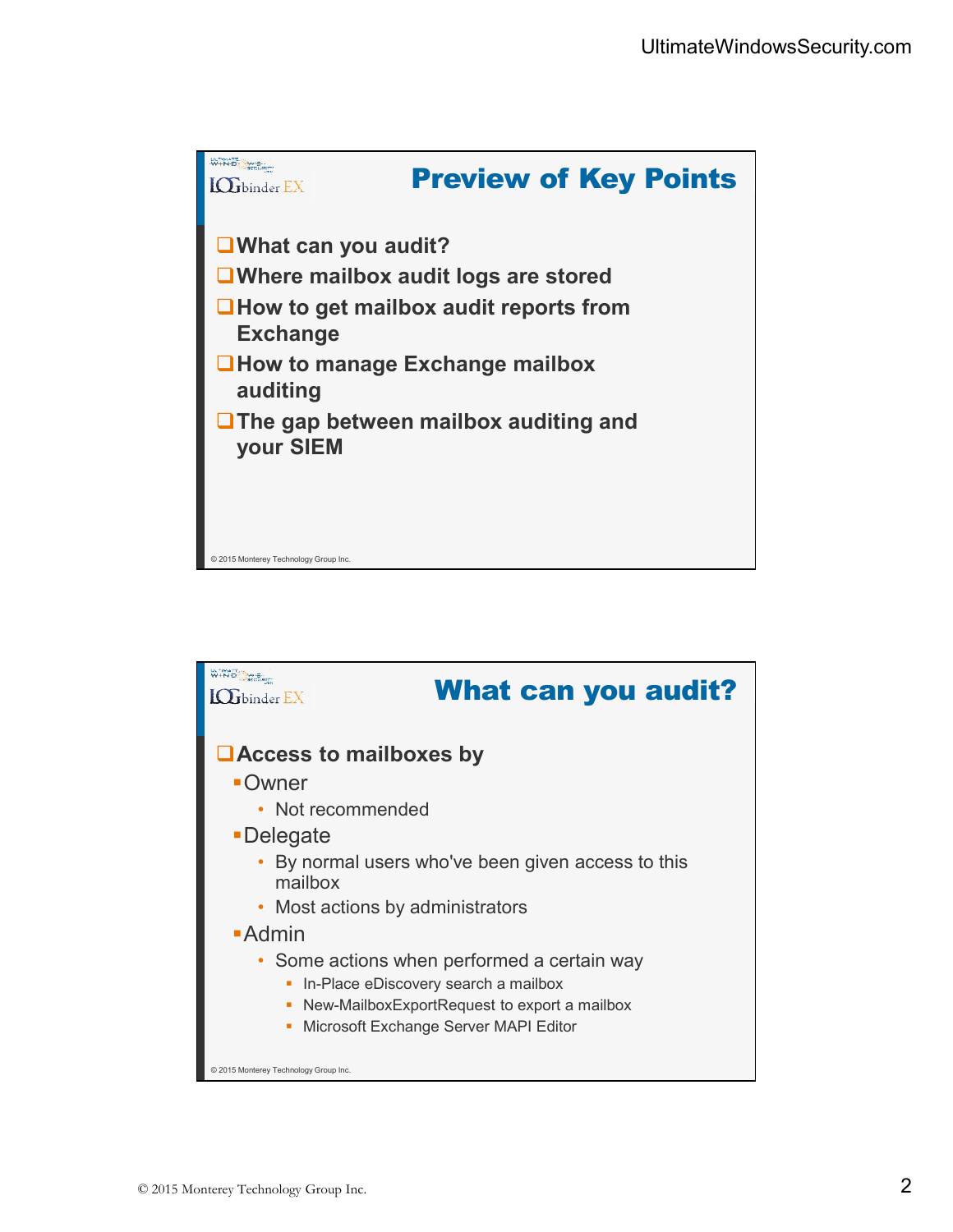| ultimate Stand<br>$\mathbf{\dot{r}}$ binder $\mathbf{EX}$ | <b>What can you audit?</b>                                                                                                                                                                                                  |       |          |       |
|-----------------------------------------------------------|-----------------------------------------------------------------------------------------------------------------------------------------------------------------------------------------------------------------------------|-------|----------|-------|
| Action                                                    | Description                                                                                                                                                                                                                 | Admin | Delegate | Owner |
| Copy                                                      | Item copied to another folder.                                                                                                                                                                                              |       |          | n/a   |
| Create                                                    | Item created in the mailbox. (For example, a message is<br>sent or received.) Folder creation isn't audited                                                                                                                 |       |          |       |
| <b>FolderBind</b>                                         | A mailbox folder is accessed. Note: MS says "Entries for<br>folder bind actions performed by delegates are<br>consolidated. One log entry is generated for individual<br>folder access within a time span of three hours. " |       |          |       |
| <b>HardDelete</b>                                         | Item deleted permanently from the Recoverable Items<br>folder                                                                                                                                                               |       |          | ٠     |
| <b>MessageBind</b>                                        | Item accessed in the reading pane or opened                                                                                                                                                                                 |       | ln/a     | ln/a  |
| <b>Move</b>                                               | Item moved to another folder                                                                                                                                                                                                |       |          |       |
|                                                           | MoveToDeletedItems Item moved to the Deleted Items folder                                                                                                                                                                   |       |          | ٠     |
| <b>SendAs</b>                                             | Message sent using Send As permissions                                                                                                                                                                                      |       |          | n/a   |
| <b>SendOnBehalf</b>                                       | Message sent using Send on Behalf permissions                                                                                                                                                                               |       |          | n/a   |
| <b>SoftDelete</b>                                         | Item deleted from the Deleted Items folder                                                                                                                                                                                  |       |          | ٠     |
| <b>Update</b>                                             | Item's properties are updated                                                                                                                                                                                               |       |          |       |
| © 2015 Monterey Technology Group Inc.                     |                                                                                                                                                                                                                             |       |          |       |

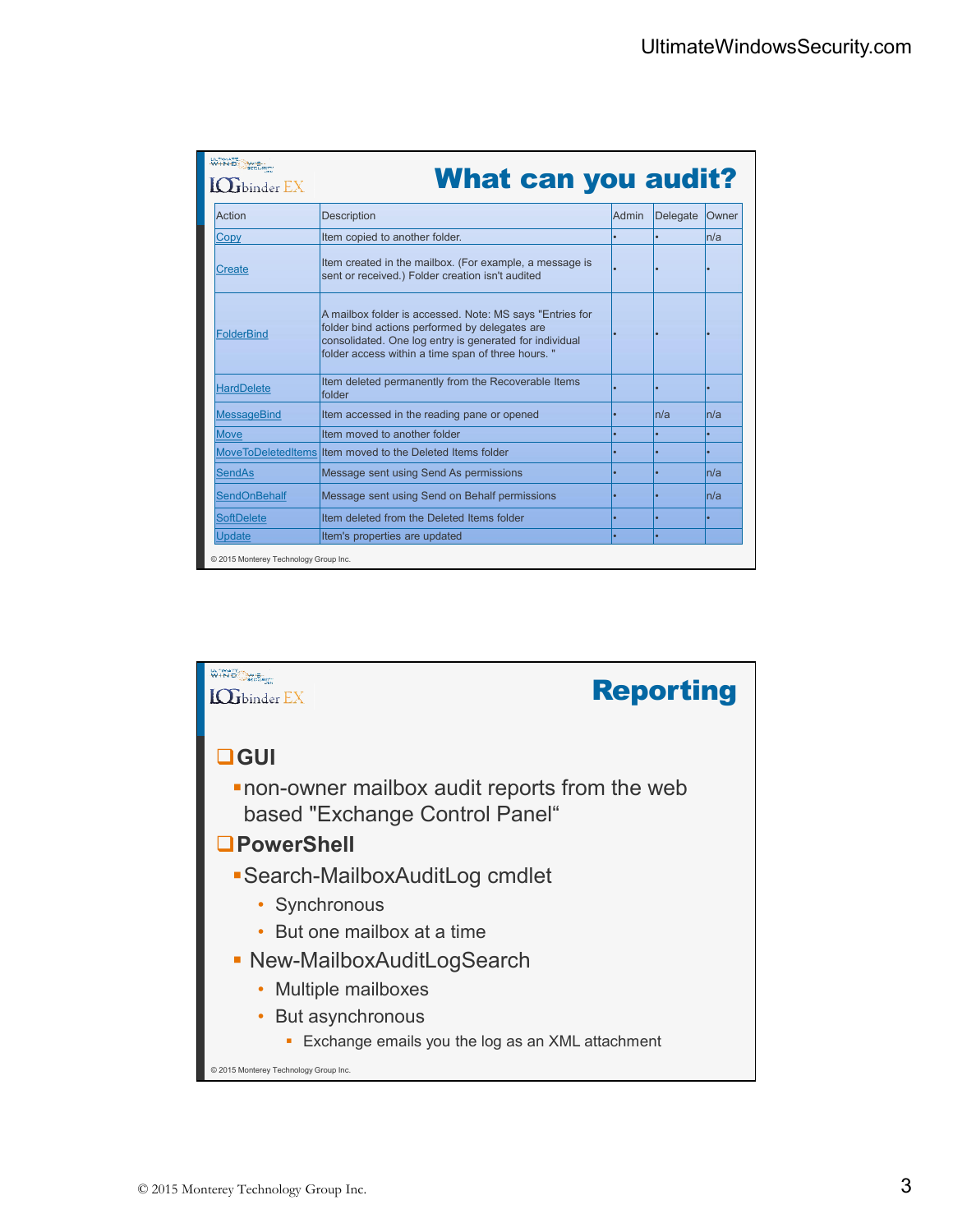

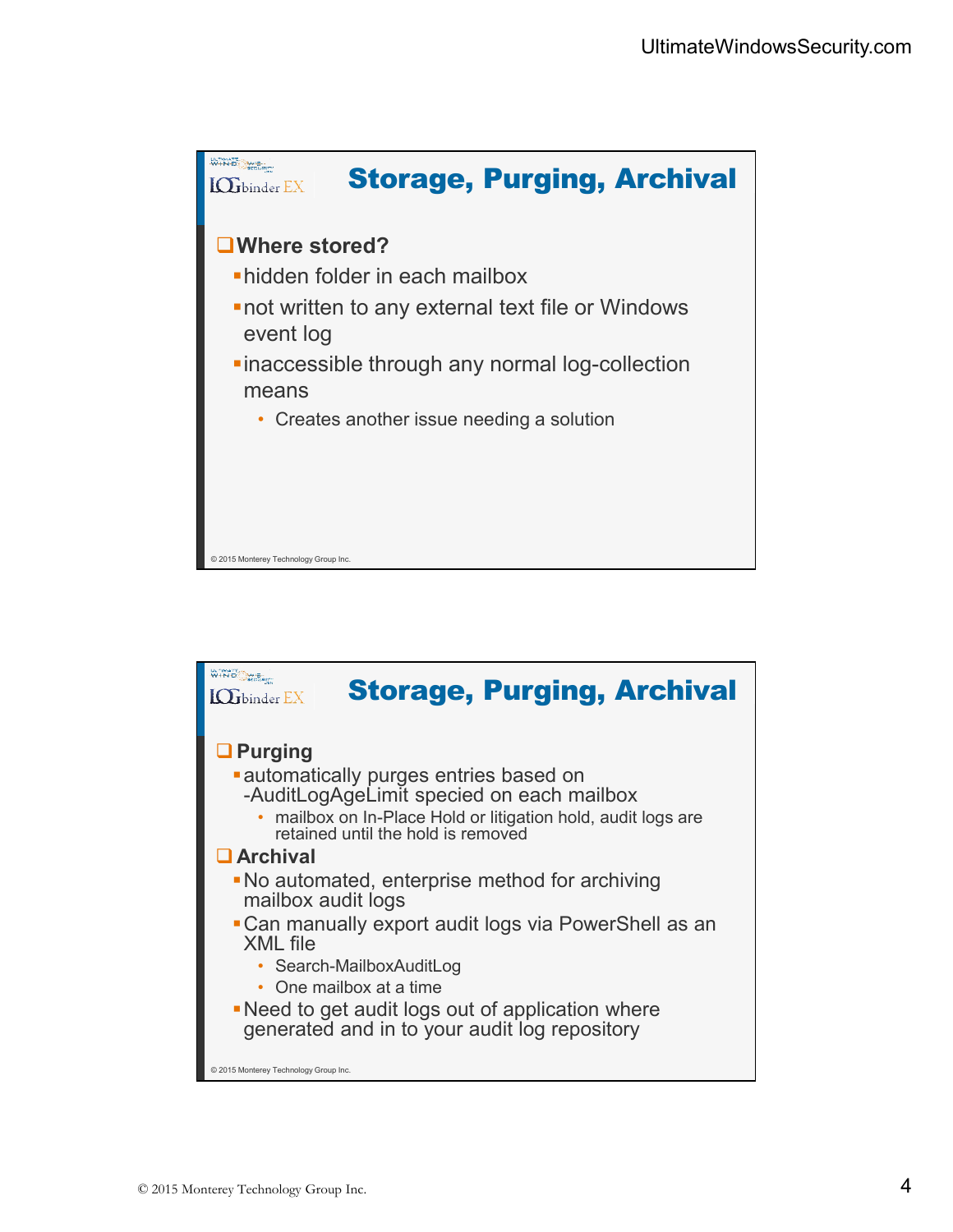

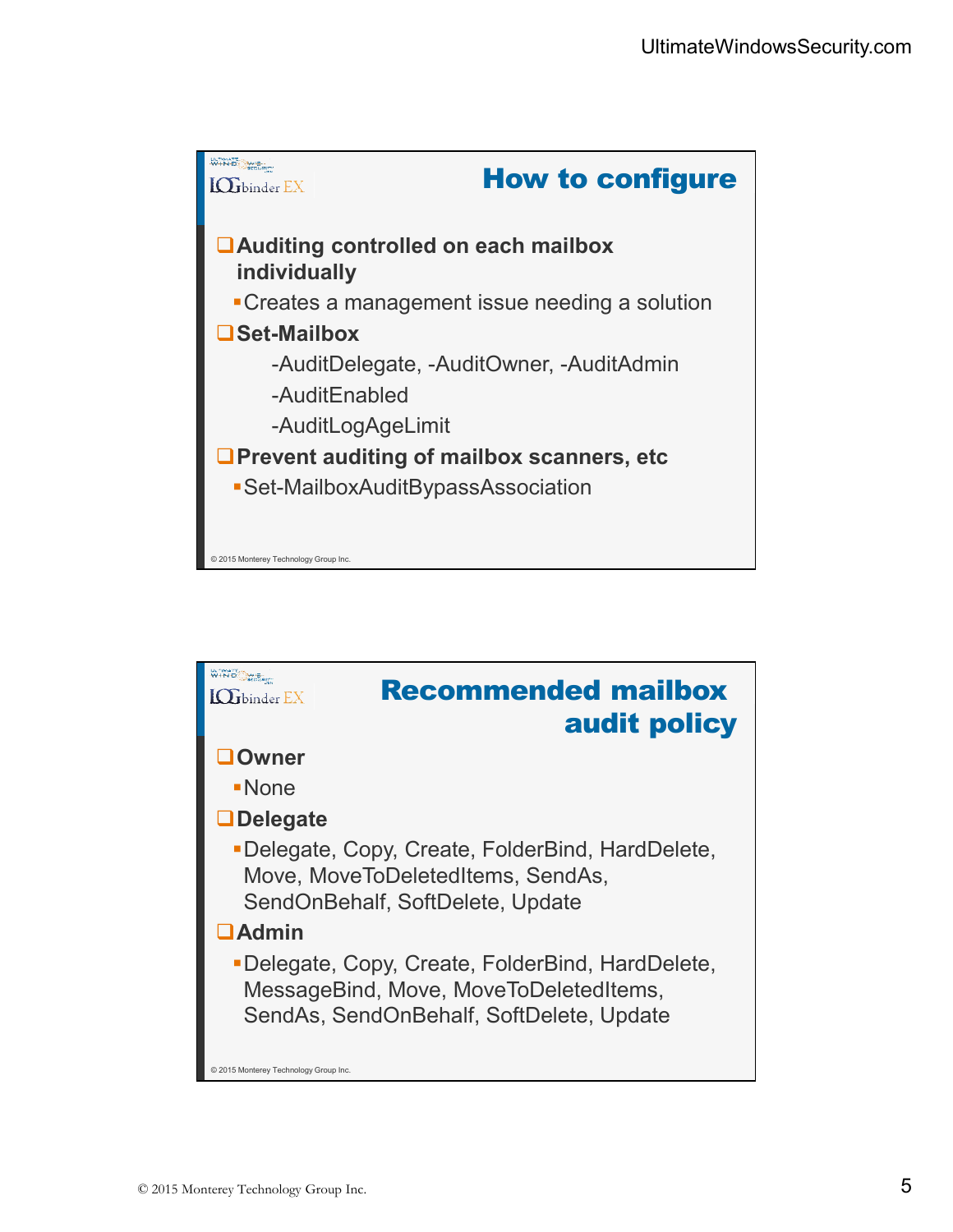| <b>WIND</b><br><b>Recommended mailbox</b><br>binder $\mathop{\rm EX}\nolimits$<br>audit policy<br>□ Sample audit policy command for one mailbox      |
|------------------------------------------------------------------------------------------------------------------------------------------------------|
| Set-Mailbox                                                                                                                                          |
| -Identity "John Smith"                                                                                                                               |
| -AuditDelegate Delegate, Copy, Create,<br>FolderBind, HardDelete, Move,<br>MoveToDeletedItems, SendAs, SendOnBehalf,<br>SoftDelete, Update           |
| -AuditOwner                                                                                                                                          |
| -AuditAdmin Delegate, Copy, Create, FolderBind,<br>HardDelete, MessageBind, Move,<br>MoveToDeletedItems, SendAs, SendOnBehalf,<br>SoftDelete, Update |
| -AuditEnabled \$true                                                                                                                                 |
| -AuditLogAgeLimit 90                                                                                                                                 |
| © 2015 Monterey Technology Group Inc.                                                                                                                |

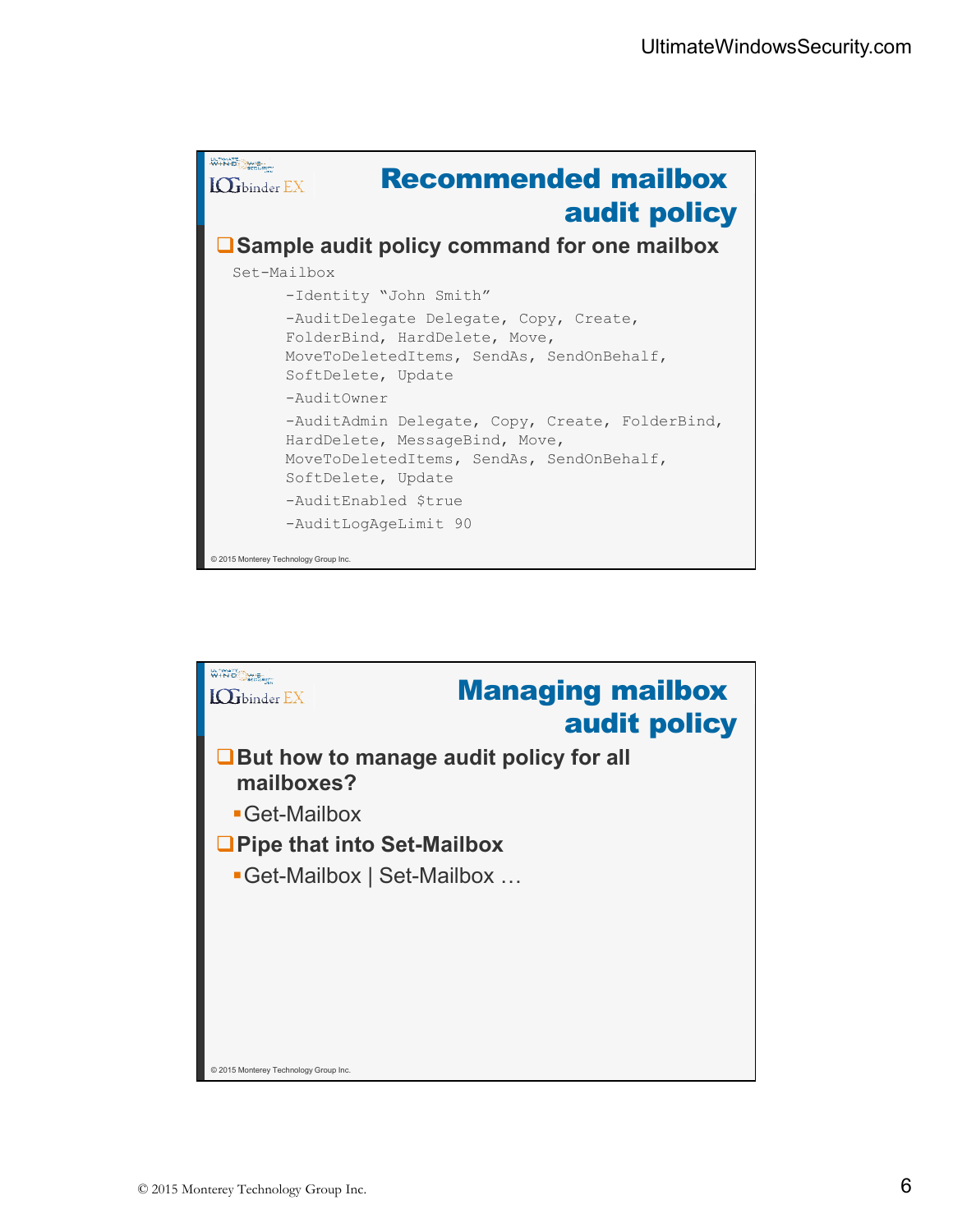

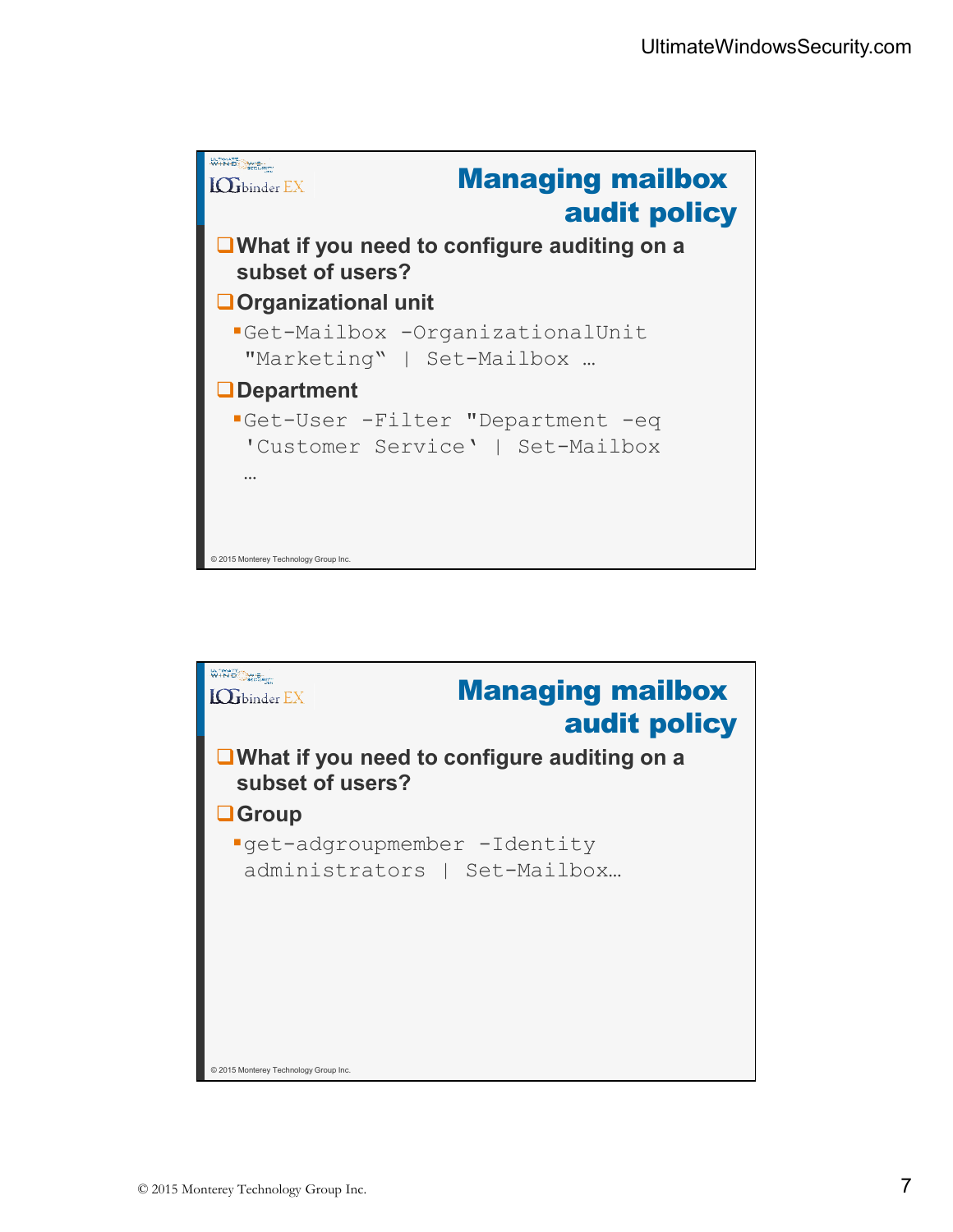

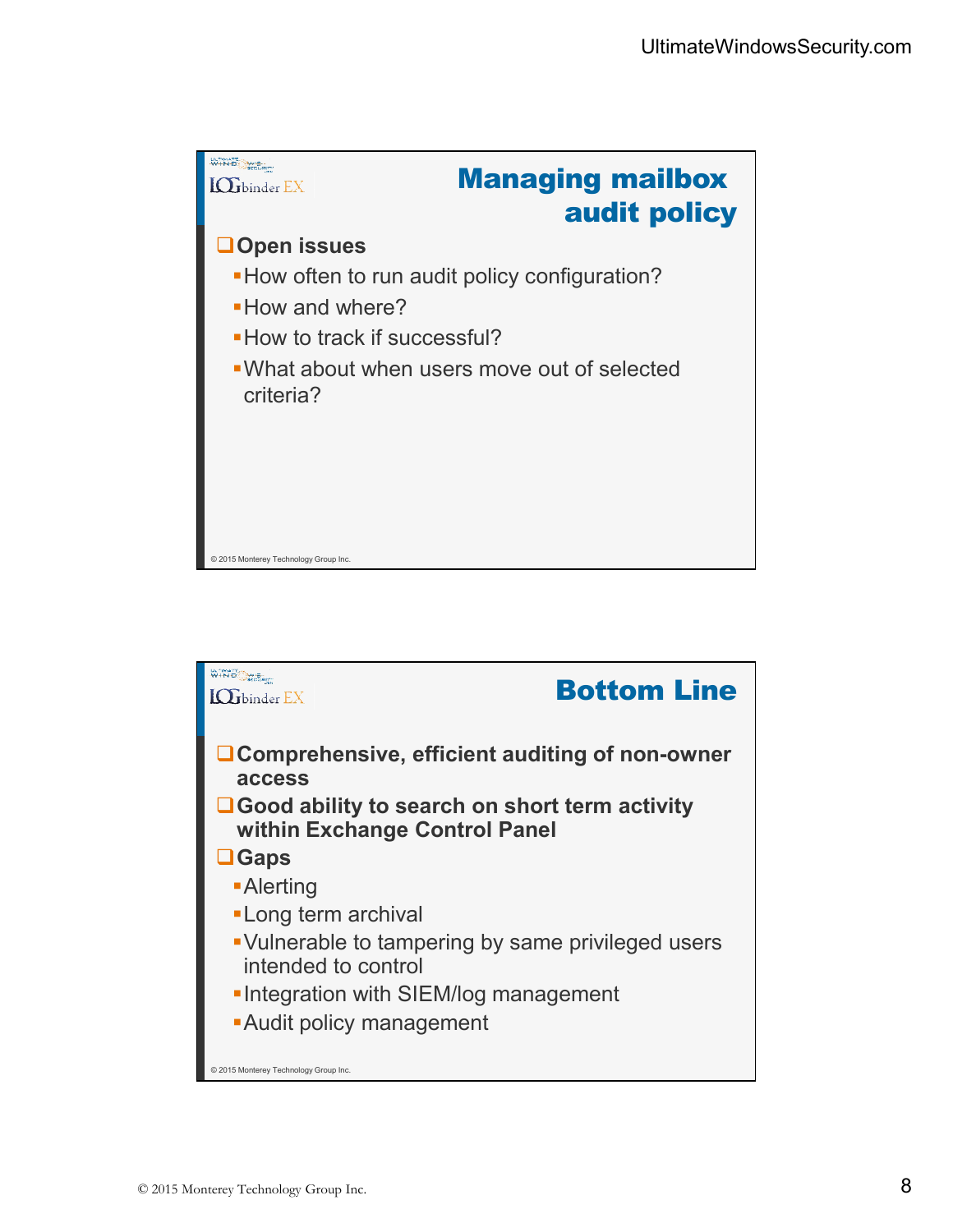